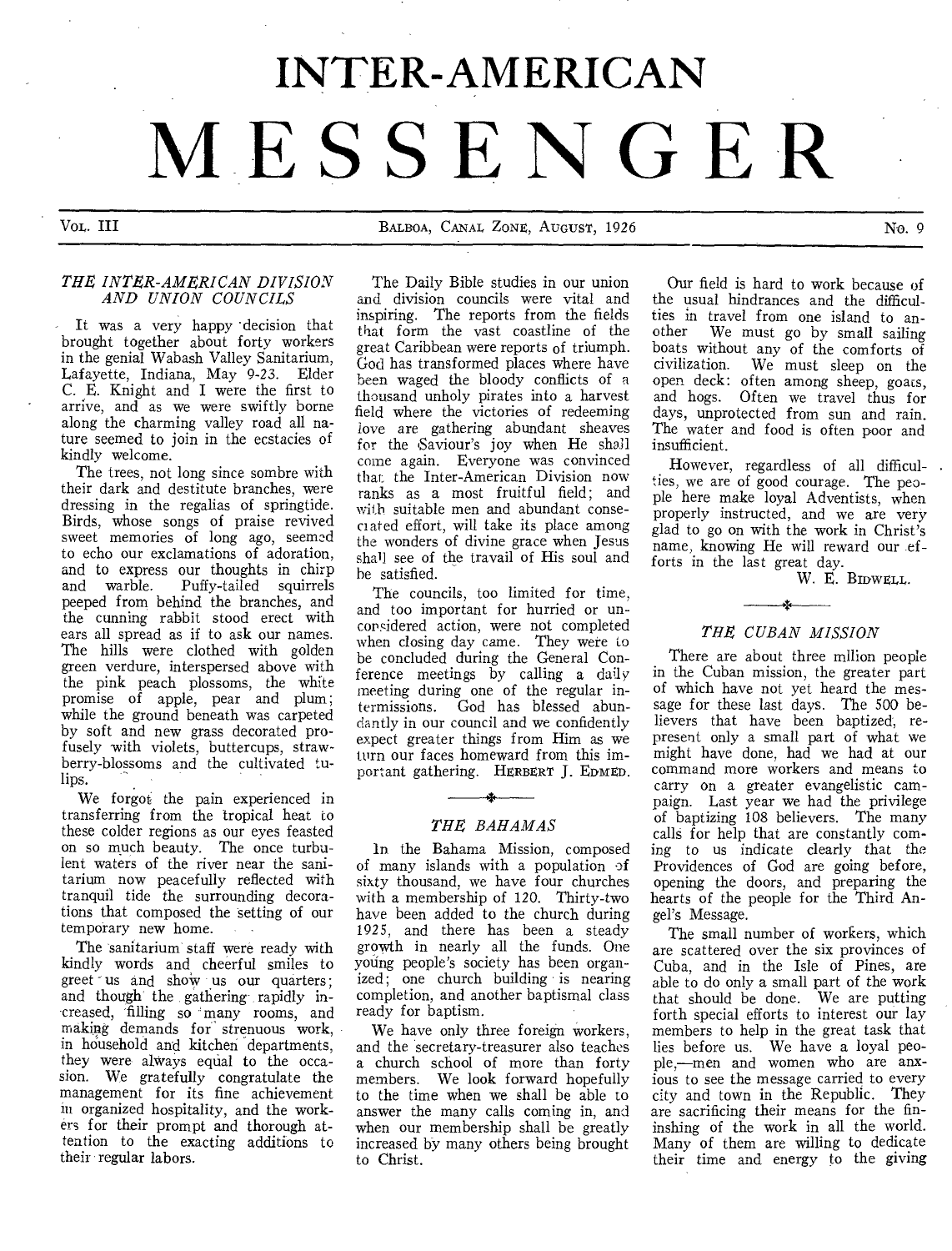of the truth to their friends and neighbors.

The hundreds of thousands of dollars worth of literature that our faithful colporteurs have placed in the homes of the people in Cuba is doing its appointed work. Recently we had the privilege of baptizing six people whose interest was first aroused by one of our colporteurs. Others also are studying the message and will soon unite with the church as the result of the distribution of our truth filled literature. Not long ago one of our colporteurs met a lady that had for some time been greatly dissalisfied with her religious experience, and had been praying that the Lord would send His messengers to her home. She fully believed that God has a church upon earth that is teaching the truth. As the colporteur was explaining the book to her she remarked that she had been praying for some time that the Lord would send the truth to her home. The colporteur not having time to stay and conduct Bible studies, went on his way, and the lady continued to pray that the Lord would in some way reveal to her the truth and the true church. The colporteur was impressed to make another visit to her home, and if possible to conduct some Bible studies. He did so and she became fully convinced that God had answered her prayer, and had sent His messenger with the heavenly message. She greatly appreciates the truth and is preparing herself to unite with the remnant people of God.

In all of the departments of our work in Cuba we see progress. In the Sabbath school department the Lord has blessed. At the present time we have forty seven Sabbath schools. During the last four years \$18,863.84 were given for missions through this department. The tithes and offerings for the last four years were \$84.243.19.

Notwithstanding the terrible financial crisis through which Cuba is passing, our people are liberal with their means, and are anxous to see the message finished. We are also thankful that we have been able to add another department to our work,—the medical department. We hope that our work in the metropolis and in the other large cities of Cuba will be greatly benefited by this branch of the work.

C. V. ACHENBACH.

# *RE-OPENING OUR TRAINING SCHOOL AT AIBONITO*

After two years and two months of uncanny silence that semed to enshroud our mission property at Aibonito, it was a great relief to us to hear the schoolrooms once again ring with the voices of human beings and to see the hill once more awake under the eager step of young people gathered together to prepare for the Master's service.

Professor Mangold and family arrived in November of last year. No time was lost to get everything ready for the opening of the school. The faculty was organized under the leadership of Professor Mangold, who teaches the major subjects, and who has also the management of the school. Professor L. B. Smith teaches English and is in charge of the farm; Sister Mangold teaches the music classes and Sister Baasch volunteered to fill the place of preceptress and matron till other arrangements can be made.

The band of students is small, only thirteen in number, but they are all of the best class of young people. The sacrifices and efforts made by them in order to get to school are sufficient proof that they have come for a purpose and that the burden of souls is on their hearts.

Two of the girls had worked and saved for two long years, though they had no certainty whatever as to when nor how the school would open again, in the hope that they would get an education. Their toil and patience have not been disappointed and the opening day found them in their coveted place, happy and contented. I could not help but think that those rude classroom seats were their thrones, conquered by honest and painstaking endeavor.

Two of the other girls had, likewise,

worked many a day gathering together the necessary amount,—dime by dime and quarter by quarter. Sister Leo Odom has given much of her time to instructing and coaching these girls, urging theni on and on until finally the goal was reached.

Another girl was able to pay only part of her scholarship, but she is improving every opportunity to slip away to sell some of our smaller books and the *Centinela* to keep her account in good shape. The Lord is blessing her and she is continuing her studies successfully, paying her way.

'Still another girl came to us from the public school. Her mother had saved and toiled for months in order to have the tuition for her girl prepared the day school would open. This good mother is still continuing her efforts, spending practically all her time selling our literature that her daughter might be able to return the following year to continue her studies. During the summer months, or vacation, the daughter will join her mother in the good work.

The four boys, working on the farm and in the bakery, enable the school to keep up the "three meals a day" system. That their efforts are successful is shown by the figures registered on the scale when weighing day comes.

We are glad to be able to report that so far not one case of the slightest indisposition on the part of the students has occurred . The Lord has kept the school in excellent health of body, mind, and spirit. To Him be the praise. H. E. BAASCH.



School property at Aibonito, Porto Rico.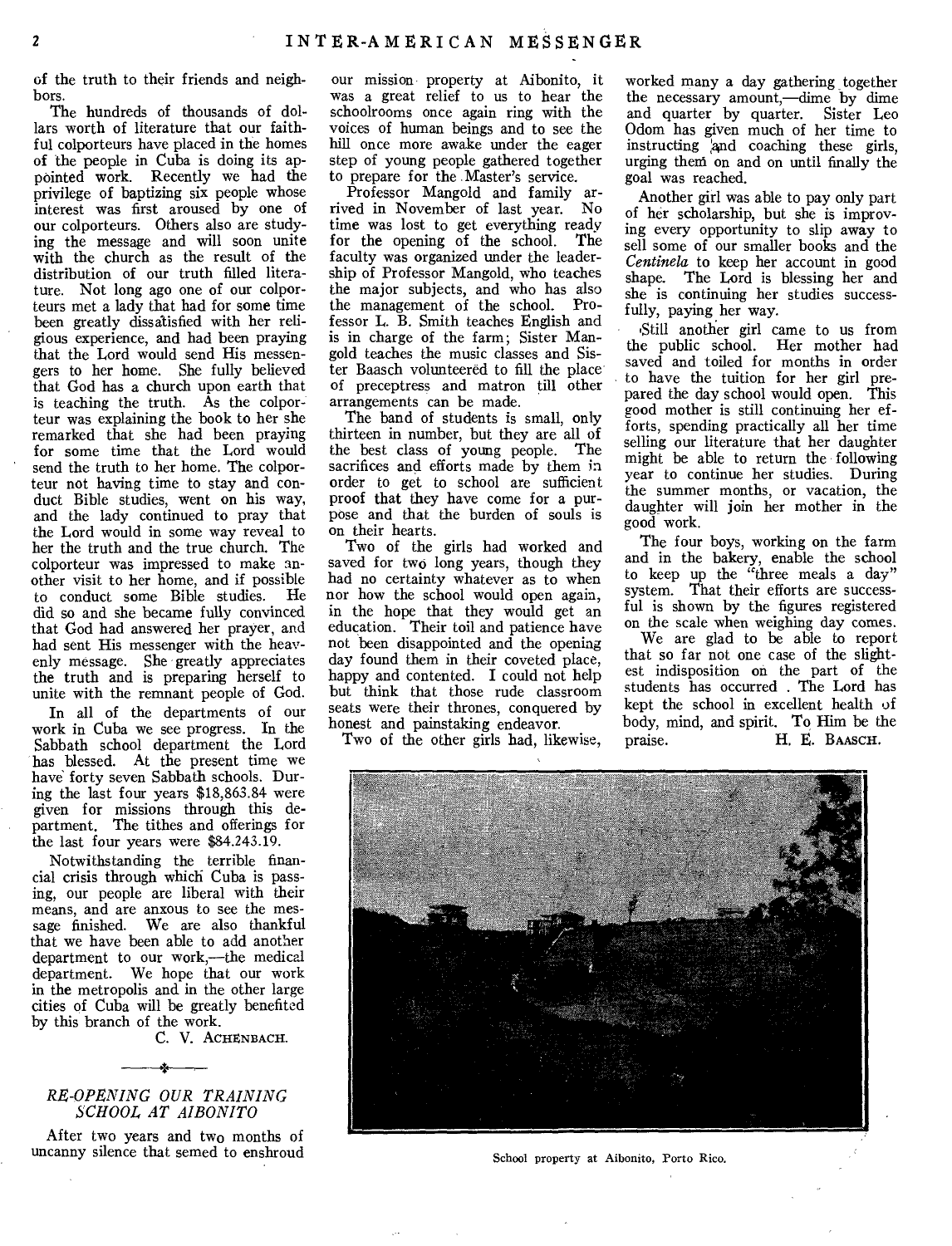#### *GOOD NEWS FROM HAITI*

Haiti has a population variously estimated from 2,500,000 to 3,000,000. Though the country is primarily catholic the constitution provides for religious liberty and several protestant mission boards are operating in the field. The Advent message has been proclaimed there for the past twenty years with a marked measure of success. Through the years we have felt deeply the need of a training school for workers and about three years ago a school was begun in a small way. We are happy today as we regard the bright prospects before this institution and we believe we shall soon see staunch young men and women leaving its doors to stand in important places as the work pushes on to its close.

The foreign and native workers alike feel that God has set his hand to finish the work in Haiti and that the days of the latter rain are upon us. The preaching of the Word seems to be attended with a great power and interests are springing up and souls are deciding for the truth for this time in every section of the field. The sick are healed and devils are cast out. Persons who have served evil spirits all their lives and have never before known peace of heart and joy of soul are today finding sweet relief in Jesus and are looking forward with happy hearts to His blessed return. About three hundred are in the baptismal classes at present and many of them are now ready for this sacred rite. We have a membership of 826 and our goal is to pass the 1000 mark before the end cf 1926. Workers and laymen are putting their shoulders to this task with united<br>hearts. W. P. ELLIOTT W. P. ELLIOTT

#### *HOW SEVEN WERE WON*

I am glad to pass on a word of encouragement from Jamaica to the readers of the *Messenger.* Although far from my field of labor, enjoying the privileges and blessings of the association with my brethren assembled from almost every corner of the earth here at the General Conference at Milwaukee, Wisconsin, I am happy to say that every letter I receive from home informs me that the work is onward in Jamaica.

Some weeks before leaving the island we organized a Sabbath School Ingathering Campaign in the city of Kingston. We erected a tabernacle in the churchyard to accommodate the already overcrowded church in that city. I am informed that this building now accommodates over one hundred as a result

of the campaign. I am certain that a large work can be done in that city, although we have already a membership of over six hundred. If we can possibly secure the necessary help while here at the General Conference, we will set our goal for one thousand members for the city of Kingston.

Elder Fletcher writes of an interesting experience as a result of the Layman's Missionary Movement in our Port Antonio church. A brother there who has no education, but whose heart is filled with the Spirit of God, was given a portion of the mountain district to work. He purchased some tracts and started for a district far up in the mountains to scatter the printed page. Later he returned to talk with the people about the things that they had read. As a result of the faithful labor of this brother, seven were baptized and walked fifteen miles to attend service every Sabbath.

Elder Fletcher recently visited these people in the mountains and found twenty more keeping the Sabbath and asking for baptism. Before leaving, he organized a Sabbath school of fiftytwo. How many more such districts are waiting for some faithful brother who will visit them with this blessed truth!

I am glad to report that a large per cent of our converts in Jamaica are won by the faithful efforts of our lay-<br>members. W. J. HURDON. W. J. HURDON.

# $\mathbf{A}$ *SANTO DOMINGO*

The island of which the republic of 'Santo Domingo is a part was discovered by Columbus on his second voyage to the new world. He was later made governor of the island, but was sent back to Spain in chains because of the jealousy of his enemies. There still stands the ruins of the building in which he was imprisoned, and also of a structure built by his son, who later was governor of Santo Domingo. The casket said to contain the remains of Columbus is in the cathedral of the capital city.

The country is for the most part sparsely settled, having less than 1,000,- 000 inhabitants,—a condition due perhaps to the many revolutions that have swept over the country. The people are very patriotic and are firm believers in their ability to work out their own salvation. The priests, hoping to continue to dominate in all religious mat• ters and prevent the people's leaving the Catholic religion, brand all those who do leave the church as traitors to their country.

Our work began a number of years ago as a result of literature that was distributed, and of personal work done by Brother C. N. Moulton; but it was not until January, 1924, that Santo Domingo was organized into a separate mission. At present there are six organized churches with a membership of 200 and a Sabbath school membership of 260. Last year the churches raised \$1.500 for the support of our mission schools, of which we have six with seven teachers and approximately 400 children.

As indirect results of one of our schools, came one of our best churches. A fine concrete building has been erected for church and school purposes.

Two years ago we opened a school in Pimentel. At first some opposed the work, but when the students from our school received higher grades at the county examination than had ever been given in the city before, our school gained the favor of all the people; and now our teacher is preparing teachers for the public school.

About a year ago we were invited to visit a neighboring town, and when we arrived we were asked to hold a service in the evening. However, before the service began, the house was showered with stones. Immediately I closed the door on the side from which the stones were thrown so as to protect the people who were present; for sometime before in another city a stone came through the door and cut a great gash in the head of a young lady that was attending the service. I had no sooner closed the doors than a young lady of a prominent family arose, opened the doors, and stood in the doorway, saying: "Let them throw stones if they wish." Later this young lady accepted the truth and was recently married to one of our teachers.

About a year after the incident just mentioned above, the town officials sent us an invitation to open a school, promising that they would furnish the buildings necessary and to give such helps as they could. And further they said if we would send a minister they would cease to go to hear the priest. We sent a teaches but had no minister to send. The teacher holds a meeting each week, presenting educational and historical themes; and in this way has had opportunity to present much of the truth. The interest is growing and should be followed up with perhaps a regular series of meetings.

Our colporteurs have placed a large number of books in our field, and a number of the people are already rejoicing in the truth as a result.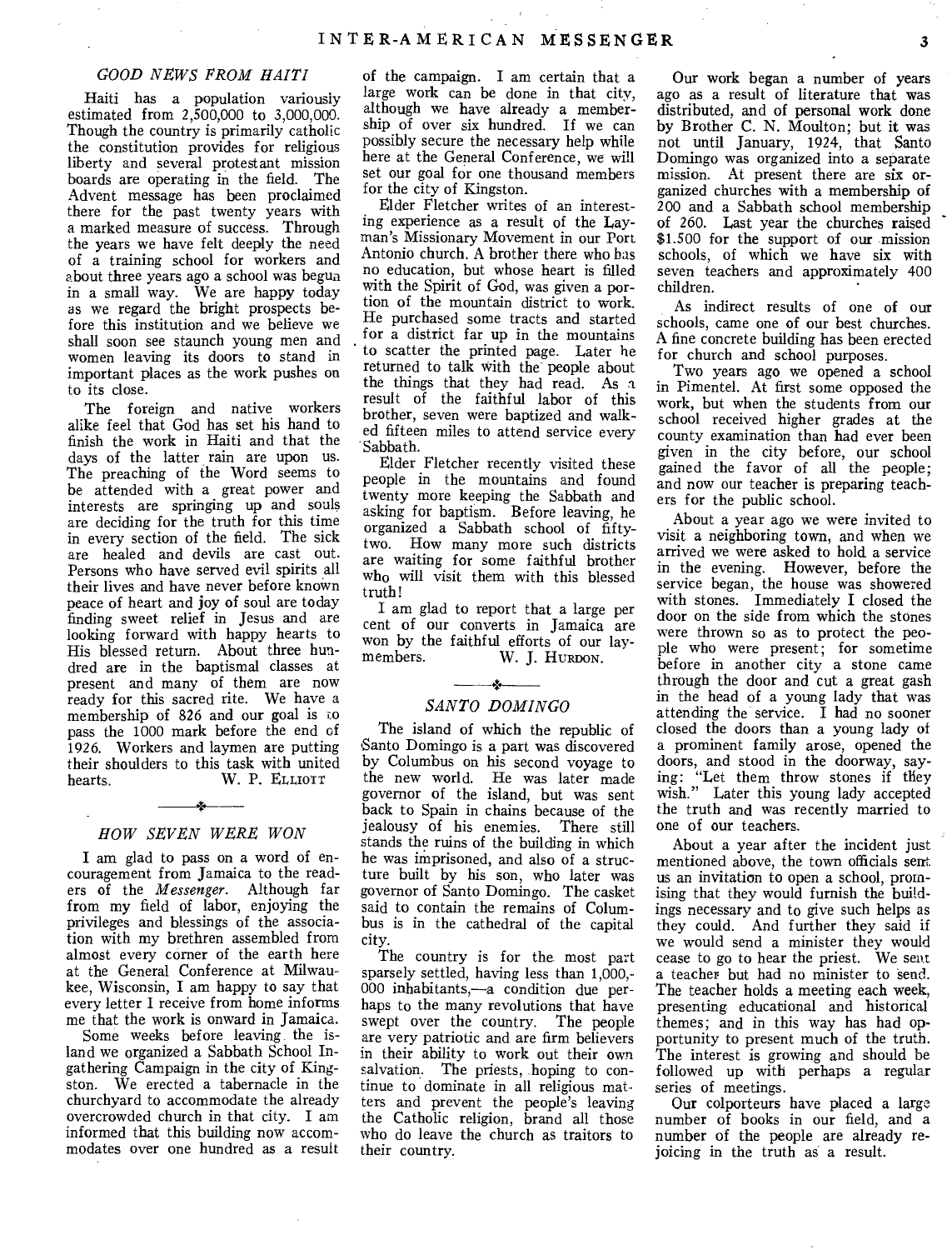We need an educational man, who has the Spanish language, to help our teachers to organize thoroughly their schools and to improve them in other ways; for our teachers have not had opportunity to study our methods and to receive all the preparation that they should have to carry on the work in the best way. WILLIAM STEELE. WILLIAM STEELE.

# ستخب *CENTRAL MEXICO*

God's leading hand is clearly seen in the work of carrying the gospel in the Central Mexican Mission. From our past experiences in this field we know God is with us, and His truth will triumph.

One of our native evangelists suffered quite a little persecution at the hands of the priest and an enraged mob. Some of our literature was taken from him and burned while he was mistreated; nevertheless God has some honest hearts in this village.

When our native evangelist holds meetings in a village, practically all the people come out to attend these meetings. At the close of such a series usually there is a delegation from a neighboring village telling him that they are waiting for meetings in their village. Despite the fact that there are many perils and dangers with which the enemy of souls tries to hinder this work, it goes on with leaps and bounds.

In one part of the field the magistrate of the village and most of his councilmen were baptized, and a strong church was organized. Now they are planning to erect a church building. They already have the grounds and expect to have the building finished by the end of the year. We are all of good courage. H. J. WINTER. courage. H. **J. WINTER.** 

# $\overline{\phantom{a}}$ *"HONDURAS FOR CHRIST"*

In Honduras we have eight workers in the field. We were glad, indeed, to welcome Elder L. H. Olson to the work among the Spanish people of the interior. He is now busily engaged in language study. Our native worker in Juticalpa reports ten individuals ready for baptism, and he calls for help.

The Lord has blessed wonderfully our church school work. We have 300 pupils in four schools. In one place the public school had to close because all the children came to us. Our school alone has 140 pupils. We teach the truth from our own books and are able to live up to the requirements of the national school laws. In these Catholic countries we often reach the older people through the children and young people. E. **J.** LORNTZ.

## *EL GOLFO MISSION*

Dear to the heart of the shepherd is the welfare of the flock. The work in this mission has been in charge of Brother C. P. Martin since I was called to labor in Mexico City. He has labored there many years, first in colporteur work, then in giving Bible readings, and in preaching; finally as superintendent of the field. He had the burden of seven states in the northeastern part of Mexico, with the assistance of only one foreign worker, Sister Gregory, who is acting as secretary-treasurer of the mission and doing Bible work in Monterrey, and two native workers.

Brother Ponce, the native minister, is doing pastoral work for several churches at the same time. His headquarters is at San Luis Potosi, in the vicinity of which he has several companies that have been raised up by the colporteurs. Brother Ponce is now laboring in Tampico where there is a fair-sized church and several companies in the vicinity. Many are very difficult to reach because there are no railroads or auto roads,—only mule trails.

Sister Vera, the native Bible worker, is doing a good work, although sixty summers have passed over her head. She has a way of getting women interested, and through them she has been enabled to reach whole families and to see them accept the truth.

Sister Gregory is struggling faithfully along in Monterrey, and is eacnestly pleading for an evangelist because the men do not like to hear a woman preach; but her time is fully occupied and the influence is being felt, so we shall see the fruits soon.

There also is a great Indian work in this mission that has not been touched. The Indians are waiting for someone to tell them the sweet story of salvation. Who will go? Whom shall we send? My prayer is that the army of young people in our schools<br>will respond. CARLOS F. STABEN. CARLOS F. STABEN.

# $\rightarrow$ *IN MEXICO CITY*

If our dear Brother Caviness, who labored there so long could see the meeting hall crowded Sabbath after Sabbath, he would see many whose eyes, long closed, had been opened to see the truth, and whose ears, long deaf, had been unstopped to hear the voice

of the Saviour, because of his faithful ministry. Surely, he would rejoice to know that his efforts were not fruitless. Truly, one must plant with hope and another reap with joy.

When we were obliged to close the meeting hall on Queretaro Street there was an attendance of from 100 to 150 every Sabbath. Sister Verdusco, the native Bible worker, is very fully occupied giving on an average of thirty Bible studies a week, and making twice that many visits.

The work is going forward. Meetings are being held in a fine location. CARLos F. STABEN.

j.

# *THE HAND OF GOD IN SONORA*

Within the last few months we have added new interests and new Sabbath keepers, who, a few months ago, were serving the world. At Mexicali we have a Sabbath school of 21, while a number of believers are scattered through Lower California and in several other places in our mission. There are also various interests among the Indians and the thousands of Chinese<br>in this great field. C. E. Moon. in this great field.

#### *TEHUANTEPEC*

Two of our workers in the Tehuantepec Misison, not long ago, visited the Indian village of Ixhautlan where we have had a small group of believers for some time. It was during the rainy season and the road, leading about four miles inland from the river bank to the village, was over knee deep with mud, making travel almost impossible.

Notwithstanding a continual downpour of rain the little church building was packed to its limit with interested Indians as our brethren held meetings through the day, alternating the sermons with Bible studies. Although they were able to stay only one day, about seventy-five new believers pledged their obedience to all the Bible teachings. Twenty-five of these, after a little more instruction, were later baptized. Others, with many recruits, will soon be ready to receive this sacred rite.

In a certain village one of our workers, while conducting a series of gospel meetings, was taken prisoner by the soldiers and sentenced to be shot. This was due to the false reports of enemies who claimed that this brother was a rebel leader. With divine help this worker was able to prove his innocence shortly before the time set for his execution. He was liberated. Now about forty new believers in this village are preparing for baptism.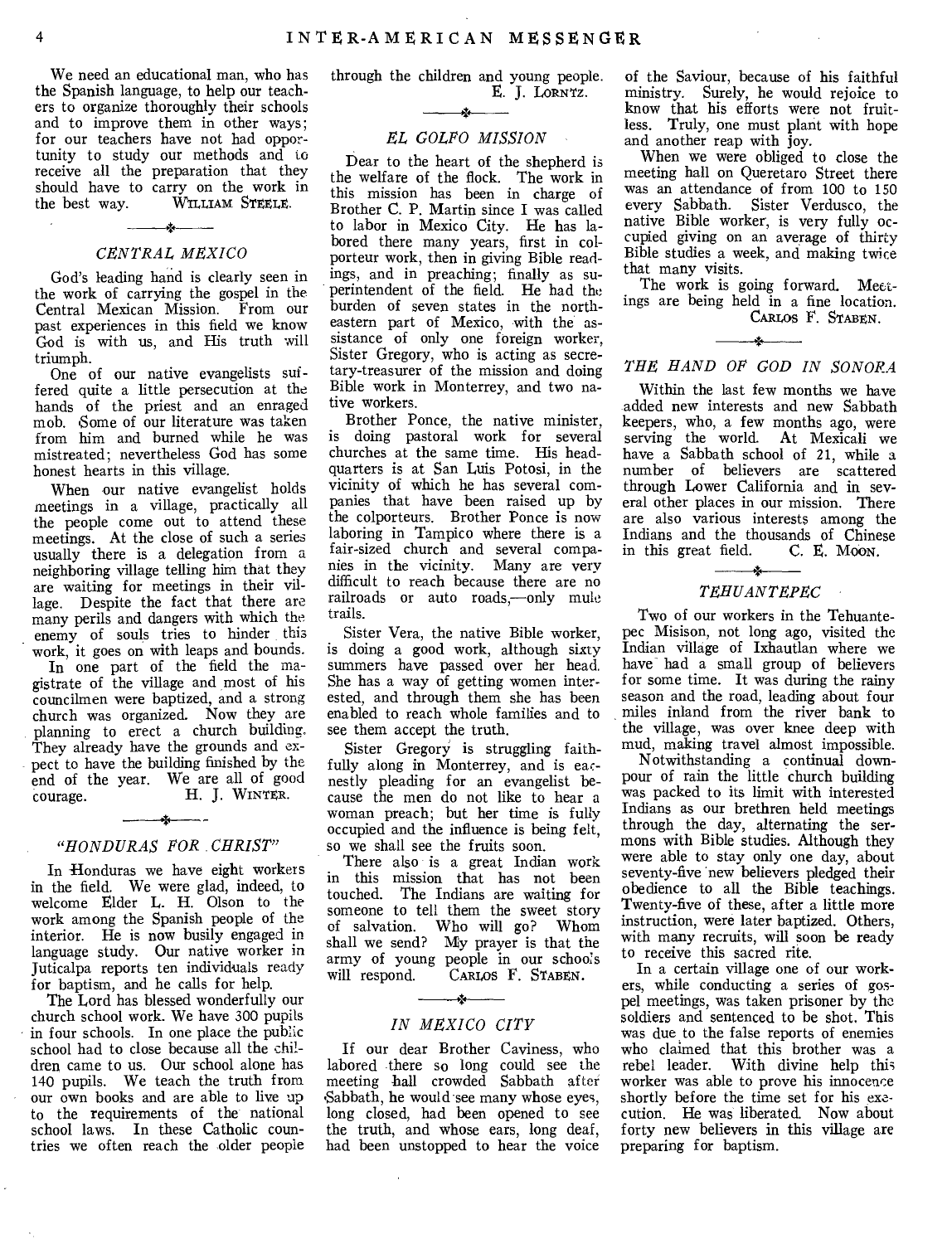During the first three months of this year 112 persons were baptized and eleven churches were organized. And as a result of visiting, instructing, and reorganizing our Sabbath schools, the attendance has increased from 354 to 672 members. During the past five months six new companies have been added to our constituency. At the present time three church buildings are<br>under construction. J. B. NELSON. under construction.

# —\*— *RECONQUERING YUCATAN*

Yucatan is the most southeasterly portion of the territory of Mexico. It was conquered by the Spaniards about four hundred years ago. With blunderbuss, sword, spear, fire, and priest, they subjugated the land and reduced the native Maya Indians to slavery. The religion of the conqueror was forced upon the unwilling slave, and the profession of it was more an escape from punishment than a free choice of uncontrolled will.

This bondage, politically speaking, continued until within recent years when, during what is known as the "Revolution" after the time of Porfirio Diaz, the power of the oppressor was broken. The Indian were freed from slavery but were unprepared to enjoy the legitimate fruit of freedom. Many have left the *haciendas,* seeking an easier living in the cities and towns. The abandonment of the farms has caused a corresponding decrease in production and a resultant decrease in work. As a consequence there is much poverty and the moneyed class fear to invest. The condition, therefore, of the native is not at all flattering, although it is better than it was before.

There is another redemption due the downtrodden people. This is, freedom from the superstition, the vice, and the immorality enjoined by and practiced under the Catholic religion. If there is one who doubts this statement, ne has only to visit the Peninsula and see for himself the miserable condition of the people. Although this condition is not universal, it is very general.

The advance guard of the delivering forces arrived in the year 1907 when J. A. P. Green and the late S. Marchisio entered the field as colporteurs. In 1909 J. A. P. Green and J. L. Brown returned to the district and sold more of our good books. Two years later Brother Green led ont in the colporteur work again and was accompanied by H. F. Brown and George Sanborn. Elder Marchisio returned about the year 1913 and sold our papers and small books.

It was not until the year 1924 that definite plans were laid to send the first detachment of workers to Yucatan. The workers chosen were the writer and family for evangelistic work. We, however, reconnoitered for eleven months in the Isthmus of Tehuantepec, after which we departed for the charge on the trenches of the enemy. Closely following came our Mexican colporteur and his wife, Brother and Sister Rafael H. Aguilar, in the latter part of June, 1925. In October of the same year Brother John A. Williams, of St. Thomas Island, came with his family to help in the colporteur work. We truly appreciate the help of these workers.

We were made very happy upon the arrival of Brother A. G. Parfitt and family, of Wisconsin, in March of this year. This makes our army of workers number eight. Small, indeed, is our force when compared with the hosts of the enemy; but God can save just as easily by few as by many.

The colporteurs have sold in the neighborhood of \$3,000 worth of literature, in addition to what we have sold personally.

Our Sabbath school membership has increased to thirty-eight. Besides these we count among our friends a goodly number of people who have not manifested as yet any open interest in our teachings. We are giving classes to about thirty young people and we hope to prepare some of these for work among the Maya people.

At the opening of our new hall in Merida, forty believers and friends were in attendance. In a town about sixty miles distant, twenty-seven people are calling for instruction in this message. In another town fifteen are waitng for a teacher of truth. There is also a group, mainly Koreans, who desire a Korean minister.

We solicit the prayers of God's people for our success, and would appreciate whatever other help may be rendered in a material way; for the needs of our field are many. C. G. BROWN.

# $\overline{\phantom{a}}$ *SOUL WINNING BOOKS*

Since reporting to the MESSENGER, I have visited prospective colporteurs whose names has been handed in as being eligible ,for this line of labor for the Master, and desirous of obtaining the necessary training.

Last year \$37,000 worth of books were sold, or about 150% more than during the previous year. However, for the first three months of this year, the total is only \$5,400.00. This is due,

largely, to the fact that we are endeavoring to work on almost a strictly cash basis.

Very recently the plan was laid also for handling the book work in the seven different missions of the Mexican Union. Each mission will have its own tract society henceforth and thus each colporteur will be in closer contact with the head of his field. This will also encourage the idea of resident canvassing, and we are confident that much good will result .from this arrangement.

Brother Isaac Cruz, who worked in the Sonora Mission three years ago with "The Great Controversy," is again in the same field canvassing for "The Home Physician," with good success. He tells of meeting many, people who bought the "Great Controversy" of him. One man asked him, "Were you rot here with a religious book before?" He said he was. Then the man said: "If we could have found you, we would have hanged you to the nearest telegraph pole." But the sentiment has changed greatly; and that very man has another good book now.

We are grateful to the Lord for the results we are now seeing especially among the Indians. The Lord has raised His hand to cut His work short in righteousness. The books that have been sold in this large field for the past twenty years are now bringing forth fruit among the Mexicans, and many are being baptized both in the Tehuantepec and Central Missions. We look forward even to better success in the near future. H. A. B. ROBINSON. H. A. B. ROBINSON.

# -\*-*PROGRESS IN COLOMBIA*

At the recent division council which was held in Indiana, just prior to the General Conference, we had the privilege of listening to many reports of the onward march of the message in our territory; and I am glad to say that Colombia came in for her share.

For the three years of the existence of our mision, we are thankful to God that we can look to almost forty native brethren to join hands with us now in the giving of the message. The very first convert, Brother Antonio Redondo, that the Lord gave us has been very faithful in the work and has raised up a little church in Barranquilla already. Since 1924 he has been working on the Sinu river where by means of the medical and evangelical work many have become deeply interested in our work, and several well-to-do families have promised substantial support to the cause.

This same brothet has also made it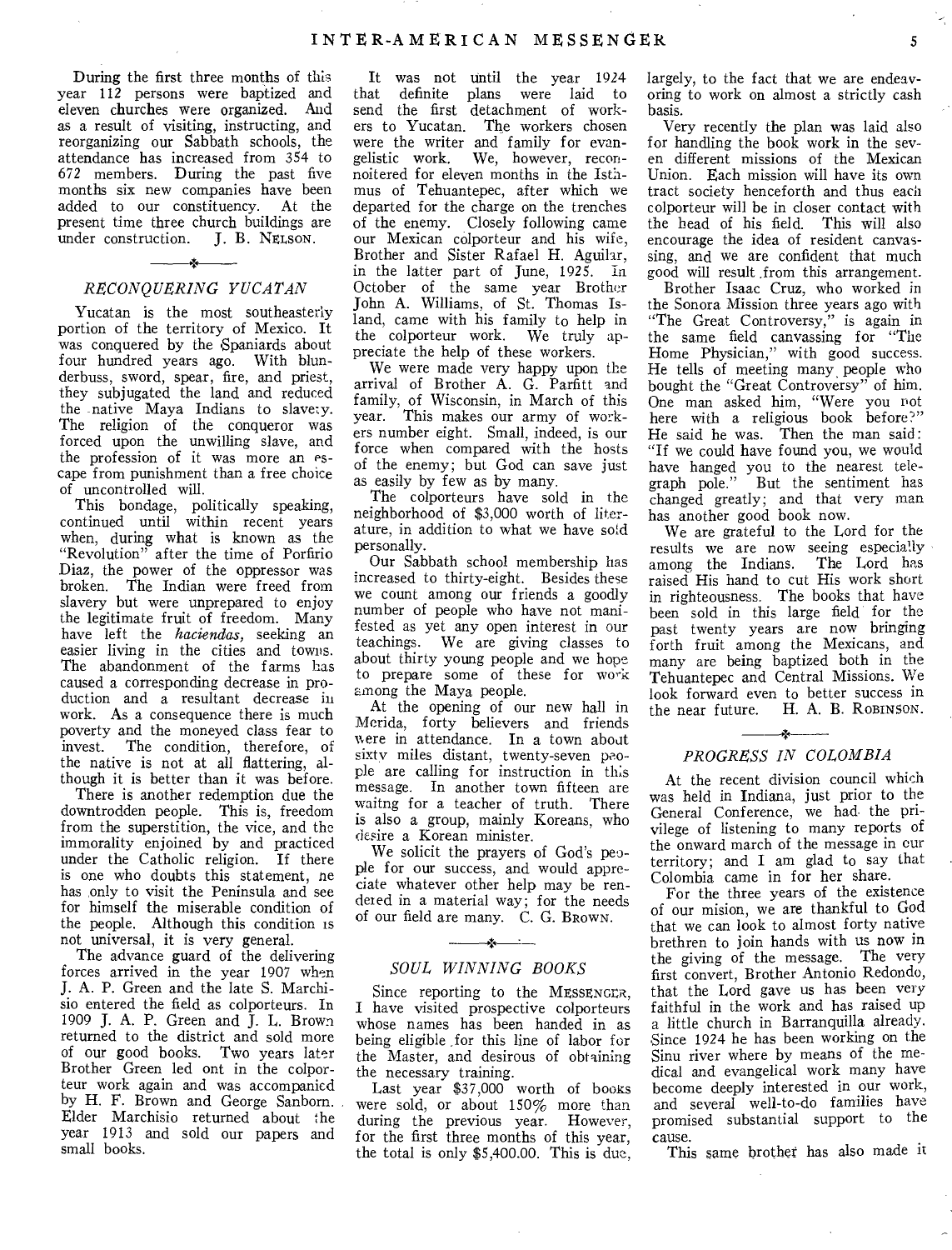possible for us to have a chapel in his home town. The municipality offered him a lot free if he would buy one. This he accepted, and now we have our first mission-owned chapel and school in this republic. He constantly sacrifices for the cause of God and does all in his power to win souls. His daughter Carmen is conducting a successful day school in connection with the work of her father.

Many of the people are convinced that we have the truth in spite of the fact that other Protesant missionaries strangely misrepresent our work. Last February two earnest believers were baptized. For all these blessings we are thankful to the Lord of the harvest.

Our work is onward in Bogota. The Sunday evening meetings we are conducting are well attended. In January we witnessed the baptism of a young man who has secured his release, rather providentially, from the army. He is determined to enter one of our schools that he may be able to prepare himself for the furtherance of the work of God. Two other believers are awaiting the sacred rite which will unite them with the church of God.

Our Sabbath school in the capital has an average membership of fifty. Four members of our Missionary Volunteer society have completed the Standard of Attainment course.

There are more openings coming to us than we can fill. Several months ago a telegram was sent to us through one of the leading dailies from a town located half a day's journey on horseback and where a serious riot had taken place between the Catholic and the non-Catholic factions. The paper contained this information:

"The Reverend Pastor of the Christian Church of Adventists, Bogota:

The people are wounded. Priest instigated riot; send us a missionary. We accept your teaching; we promise to pledge loyalty."

In our Harvest Ingathering effort a number of leading people have asked us to establish schools among them. The educational advantages are all in the hands of the Catholic church, therefore thousands of parents are aware of the spiritual darkness that awaits their children.

Recently Brother Redondo answered a call to visit a group of believers in the northern part of the republic. As soon as the news of this plan became known, the entire village armed with clubs, knives, and firearms, headed by the priest and the mayor, proceeded to prevent the coming of the "heretic" who dared to defame their holy reli-

gion and their sacred soil. We appealed to the governor for protection, but were denied. Simultaneously our petition was made to the minister of the interior; but he feared the influence of the clergy. Finally we thought it best to be satisfied with having instructed many of the best families, even though it had to be done behind barred doors.

For two weeks our native worker was in danger of losing his life. How much it would mean to our work if that section could be entered by a trained nurse! Many will open their doors to us as soon as we can stem this tide of opposition. This region will place us in touch with about 50,-000 Indians. Truly, the future of the work in Colombia is as bright as are the promises of the Lord.

E. M. TRUMMER.

# $\rightarrow$ *GUIANA MISSION*

I am glad to report progress in the Guiana Mission. The Lord has gone out before us in a remarkable way. For this we are very thankful.

On the western side of our field, in the Pomeroon district, Brother Carrington is opening up a new mission station. Although he has been very busy erecting a temporary meeting place and a little home to live in, he has commenced work already. He has organized a Sabbath school of twentyfour members, part of whom were formerly Sabbath keepers. There is also a good interest among the East Indians in a nearby locality. Already we have two organized churches on the Pameron river.

Spiritism has caused quite a stir on the west bank of the Demerara river nine miles from Georgetown. This effort on the part of fallen angels has been made directly on our little company there. Elder Henriques has begun a series of meetings near that place and there is an excellent inter-. est shown by many. We hopefully expect good results. The public press in Georgetown has some very stirring articles on the subject of spiritism, and they quote from Seventh-day Adventist books to sustain their position.

The brethren at Wismar are making a decided effort to finish their church. Before the writer left, they had on the ground sufficient material to complete the building. I am glad to report that the workers at Bootooba also have made essential improvements in their mission surroundings. Brother J. *N.*  Luckhoo has charge of the school work,

and a good interest is shown by all in that line of work.

The.church building in Georgetown is unable to house the large Sabbath school membership. We are perplexed to know how to care for our increasing numbers.

Elder Riley, at Rose Hall, fourteen miles east of New Amsterdam, is doing a good work. His first report to me stated that eight had embraced the message, and just before I left for the General Conference, I received the good news that thirty-six had taken their stand for the Bible Sabbath. This has brought courage not only to Brother Riley but also to those who have been long in the way.

We are all of good courage and confidently expect great things of the Lord in our efforts to further His work in the Guianas. D. C. BABCOCK.

# $\mathbf{r}$ *THE LEEWARD ISLANDS MISSION*

The work is onward in this mission, and the Lord is daily giving us evidences of the power of the message we bear to all people. The latest reports from our workers reveal that many have been added to the remnant church through solemn baptismal services.

Just before leaving Antigua, in answer to an appeal, we held an open air service in the village of Willikie's. The night was very dark with no street lamps to illuminate the rough roads. Nevertheles people came from all parts by hundreds, bringing their chairs on their heads. The Lord seemed very near to us that night, and the people showed their appreciation by asking us to come again soon for another meeting.

Only recently in this same village a sister sent for us to study the Bible with her. We held a study with her once each week until she decided for the truth. Her husband who was supported by the Anglican priest, opposed her. He plead with her and even held mass in her house in the hope of taking her from us. But God's truth, when it reaches a heart, holds, and she stood firm. I baptized her, with ten others, a few weeks ago in a solemn meeting. Since then the interest has increased and we expect to follow it up when I return from the States.

The rapid growth of our work in the French Islands will soon become embarrassing unless we can secure some<br>help for Elder Giddings. Brother help for Elder Giddings. Charles Brown has been placing successfully our literature in hundreds of homes, and its power is manifestnig it-<br>self already. HERBERT J. EDMED. HERBERT J. EDMED.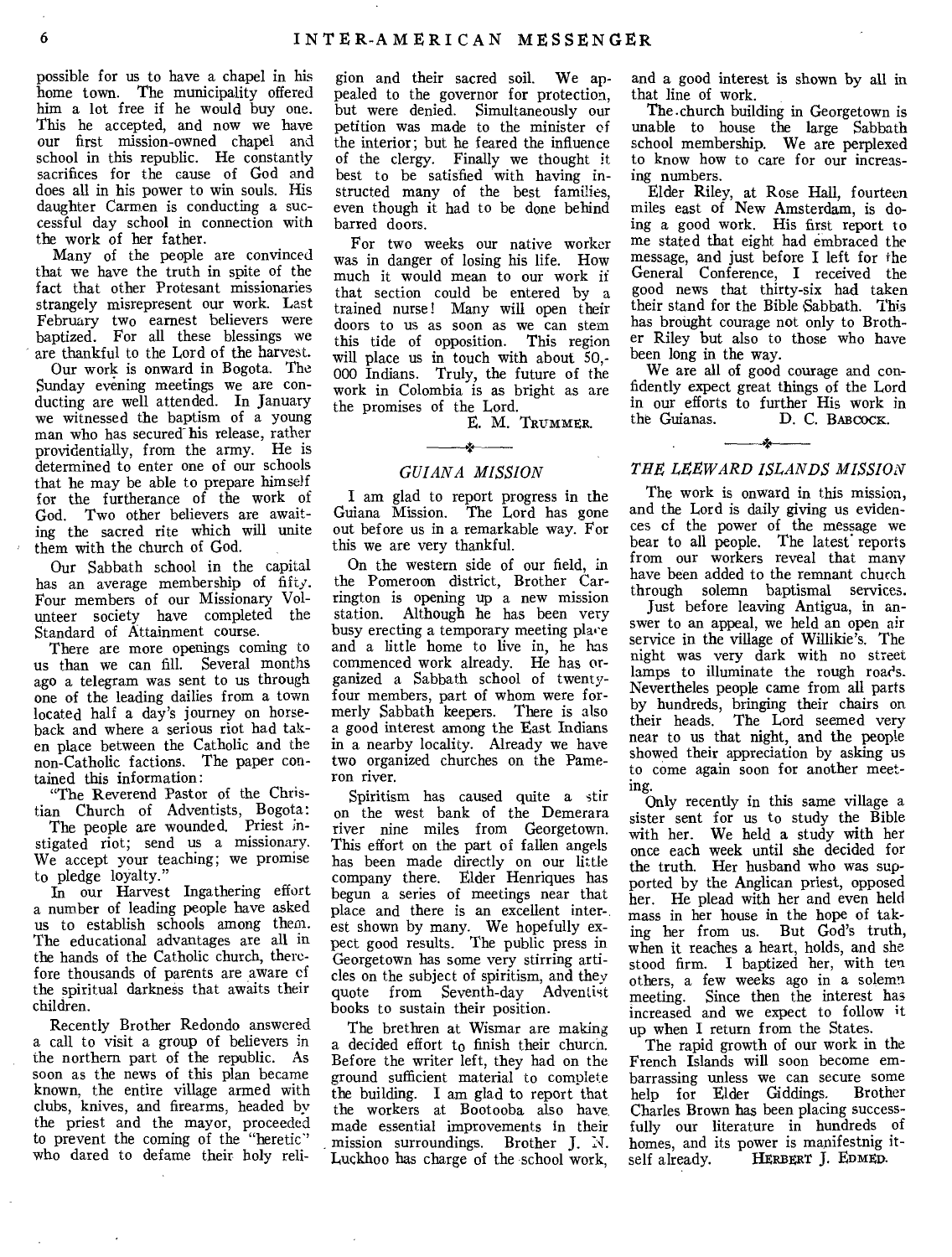INTER-AMERICAN MESSENGER



## *SOUTH CARIBBEAN*

Eighteen persons were baptized May 23 at Port of Spain, Trinidad.

Since our last report the \$2,000 Harvest Ingathering goal of Brethren Yip, Rickard, Shakespeare, and the writer, has been more than reached.

The young peoples' week of prayer is being enjoyed by the young people of our conference.

On account of failing health, Brother Shakespeare has found it necessary to return to the States.

Elder Warner is starting a series of evangelistic meetings in the north end of the island of Trinidad, and Elder Wood is commencing meetings in the southern portion of the island. Brother John Roberts is conducting an effort at Brother's Road in the central portion of the island. *•* 

#### *THE WEST CARIBBEAN CON-FERENCE*

The prospects for the work in the field are very encouraging, for the Lord is blessing it. Interests are springing up in several places where we have done no work during the past.

In the republic of Panama there are several tribes of Indians, many of whom are still in their semi-civilized state. Although the government has reserved the right to permit only the Roman Catholic church to teach or evangelize them, the Indians are calling to us to send them a missionary.

Several weeks ago one of our brethren went to visit the Talamanca Indians, who received him with great joy. The brother stayed with them for several days, teaching them what he could. When he was ready to leave they cut palms and strewed them before him as he walked. In this way they showed their appreciation of his short stay among them. The chief is now waiting for us to send a worker among them to teach them the gospel.

Our Spanish work is also growing. Soon we shall have in the field several workers who speak the Spanish language, and we expect to see splendid results from our efforts among the Spanish people in the conference.

At the completion of the Panama church, Elder E. E. Andross held a series of Sunday night meetings. Several hundreds listened attentively each night. As the result of that effort, quite a number have promised to obey the truth.

At the end of August, this year, the West Caribbean Training School which is located on the Canal Zone, near the city of Panama, will graduate its first academic class. Several of the young people who finish their work there this year have already been called definitely into the organized work.

The Lord has seen fit to bless abundantly the conference both financially and spiritually so that aside from buying needed equipment for the school we will be able to purchase two large pavilion tents which will be fitted out for the work in the conference during the next dry season. Let us pray for the finishing of the work.

W. R. PoHLE.

# *\$.*

*VENEZUELA* 

Dear Reader:

I wish to pass on to you a little news from Venezuela. First of all, we are of good courage in the Lord and are pressing onward to the time when this truth, which we love, shall triumph.

Toward the end of the last year we baptized fifteen persons in Caracas, and now we have several more who will be ready soon for this sacred rite. This fruit is the result of a series of meetings conducted in the city by Elder L. V. Cleaves.

We are glad to report that our colporteur work is growing under the leadership of Brother Fred Steeves who has given his life to this branch of God's work in Venezuela. We feel that with Brother Steeves at the helm we shall he able to render even a better report at the end of this year than we did last year. Two of our men walked three hundred miles to attend the institute last year. They are very successful colporteurs.

 $\overline{7}$ 

Elder Cleaves is in San Fernando de Apure now in the interests of the work. He is endeavoring to complete the new church building we started there about two years ago. I hope that when this goes to press, our believers in Camaguan will be in their new church building.

We have started a church school in Caracas in our chapel, for we have no other place; but we are hoping that we may be able soon to get a place in which we can teach our children, who, although compelled to go to school, are turned ,out of the public schools because of their religion.

We need more workers in Venezuela. For these we pray while hoping that it will not be long before we shall be able to train our own workers and<br>teachers. L. L. BORROWDALE. teachers. L. J. BORROWDALE.

# *ON FURLOUGH*

Since coming to the United States we have enjoyed a good visit, and it has been a pleasure to meet those from whom we have been separated for a long time. With all the pleasant experiences we have enjoyed, we have not forgotten our dear brethren and sisters in the Caribbean Union, and trust that all are of the best courage.

Upon my return to Thayer, Kansas, which had been my home from childhood, I found those not of our faith very much interested in the work of foreign missions. At their request a meeting was held on the afternoon of March 21, when I presented to them the work that is being accomplished in the Caribbean Union along missionary lines. There was a deep interest manifested on the part of the people, and the town hall which was lent free of charge for the meeting, was seated with about two hundred and fifty people. Since then several have become inte: ested in knowing more of the message which Seventh-day Adventists are carrying to the ends of the earth.

Brethren and sisters, let us be of